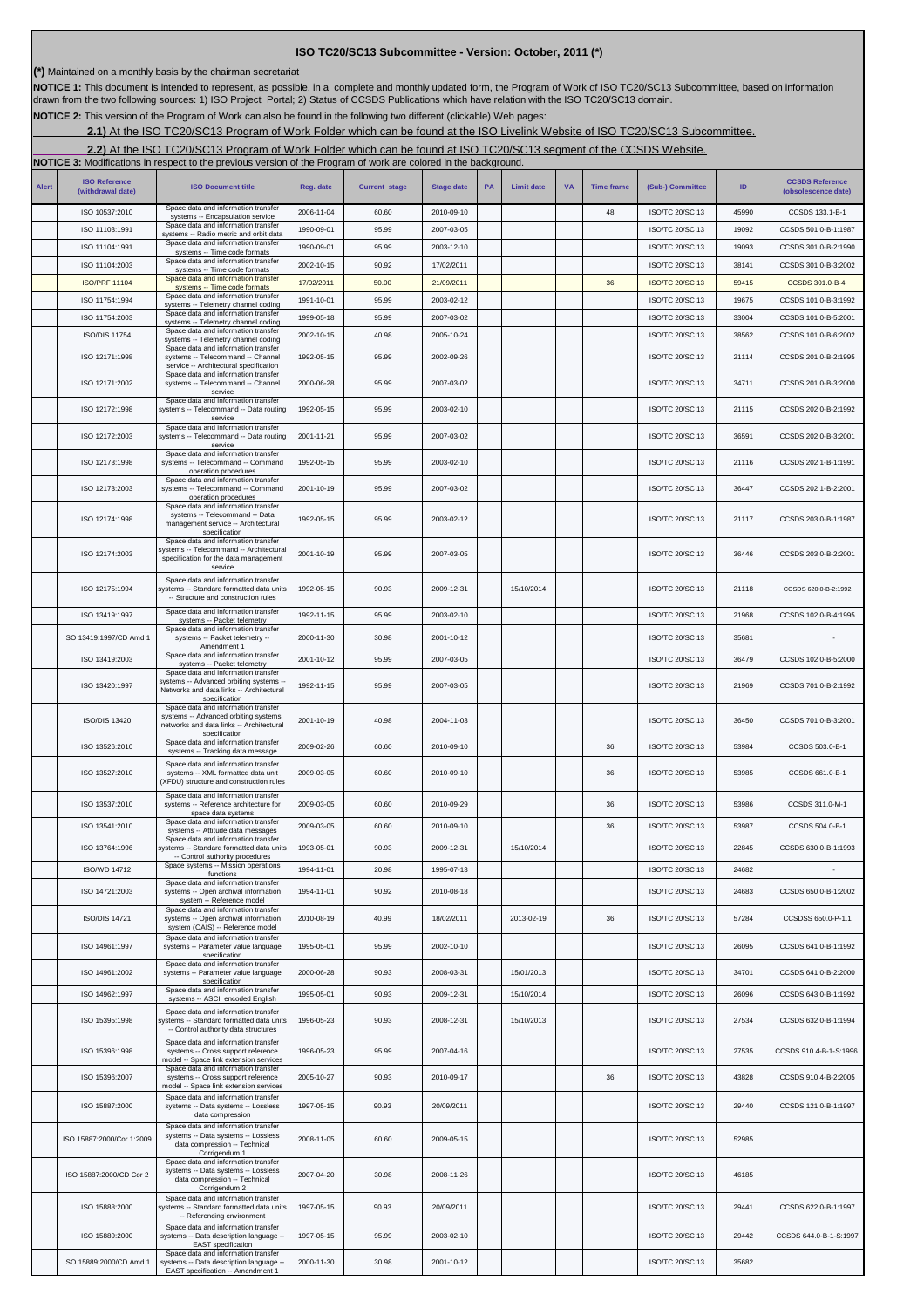|   | ISO 15889:2003                   | Space data and information transfer<br>systems -- Data description language --<br><b>EAST</b> specification                                                        | 2001-10-12               | 95.99                                                     | 14/10/2011               |            |    | <b>ISO/TC 20/SC 13</b>                    | 36451          | CCSDS 644.0-B-2-S:2000                  |
|---|----------------------------------|--------------------------------------------------------------------------------------------------------------------------------------------------------------------|--------------------------|-----------------------------------------------------------|--------------------------|------------|----|-------------------------------------------|----------------|-----------------------------------------|
|   | ISO 15889:2011                   | Space data and information transfer<br>systems -- Data description language --<br><b>EAST</b> specification                                                        | 30/08/2010               | 60.00                                                     | 14/10/2011               |            | 36 | ISO/TC 20/SC 13                           | 57320          | CCSDS 644.0-B-3                         |
|   | <b>ISO/DIS 15890</b>             | Space data and information transfer<br>systems -- Advanced orbiting systems,<br>networks and data links -- Audio, video<br>and still-image communications services | 1997-05-15               | 40.98                                                     | 2001-09-04               |            |    | <b>ISO/TC 20/SC 13</b>                    | 29443          | CCSDS 704.0-B-1-S:1994                  |
|   | ISO 15891:2000                   | Space data and information transfer<br>systems -- Protocol specification for<br>space communications -- Network                                                    | 1997-05-15               | 95.99                                                     | 10/05/2011               |            |    | ISO/TC 20/SC 13                           | 29444          | CCSDS 713.0-B-1:1999                    |
|   | ISO 15892:2000                   | Space data and information transfer<br>systems -- Protocol specification for<br>space communications -- Security                                                   | 1997-05-15               | 95.99                                                     | 10/05/2011               |            |    | <b>ISO/TC 20/SC 13</b>                    | 29445          | CCSDS 713.5-B-1:1999                    |
|   | ISO 15893:2000                   | Space data and information transfer<br>systems -- Protocol specification for<br>space communications -- Transport                                                  | 1997-05-15               | 95.99                                                     | 2010-09-10               |            |    | <b>ISO/TC 20/SC 13</b>                    | 29446          | CCSDS 714.0-B-1:1999                    |
|   | ISO 15893:2010                   | protocol<br>Space data and information transfer<br>systems -- Space communications<br>protocol specification (SCPS) --                                             | 2007-03-06               | 60.60                                                     | 2010-09-10               |            | 48 | <b>ISO/TC 20/SC 13</b>                    | 45986          | CCSDS 714.0-B-2                         |
|   | ISO 15894:2000                   | Transport protocol (SCPS-TP)<br>Space data and information transfer<br>systems -- Protocol specification for                                                       | 1997-05-15               | 95.99                                                     | 10/05/2011               |            |    | ISO/TC 20/SC 13                           | 29447          | CCSDS 717.0-B-1:1999                    |
|   | <b>ISO/PRF 16363</b>             | space communications -- File protocol<br>Space data and information transfer<br>systems - Audit and certification of<br>trustworthy digital repositories           | 2010-04-08               | 50.00                                                     | 08/11/2011               |            | 36 | <b>ISO/TC 20/SC 13</b>                    | 56510          | CCSDS 652.0-R-1                         |
|   | <b>ISO/DIS 16919</b>             | Requirements for bodies providing audit<br>and certification of candidate trustworthy<br>digital repositories                                                      | 2010-12-07               | 40.60                                                     | 20/06/2011               | 07/06/2013 | 36 | <b>ISO/TC 20/SC 13</b>                    | 57950          | CCSDS 652.1-R.1                         |
|   | <b>ISO 17107</b>                 | Space data and information transfer<br>systems -- XML specification for<br>navigation data messages                                                                | 20/01/2011               | 60.60                                                     | 08/11/2011               |            | 36 | <b>ISO/TC 20/SC 13</b>                    | 59155          |                                         |
|   | <b>ISO/PRF17214</b>              | Space data and information transfer<br>systems -- Spacecraft onboard interface<br>services -- Time access service                                                  | 17/02/2011               | 50.00                                                     | 21/09/2011               |            | 36 | <b>ISO/TC 20/SC 13</b>                    | 59416          | <b>CCSDS 872.0-M-1</b>                  |
|   | ISO 17355:2003                   | Space data and information transfer<br>systems -- CCSDS file delivery protocol                                                                                     | 1999-05-18               | 95.99                                                     | 2004-05-18               |            |    | ISO/TC 20/SC 13                           | 33005          | CCSDS 727.0-B-1 S:2002                  |
|   | ISO 17355:2004                   | Space data and information transfer<br>systems -- CCSDS file delivery protocol                                                                                     | 2002-10-15               | 95.99                                                     | 2007-05-07               |            |    | ISO/TC 20/SC 13                           | 38593          |                                         |
|   | ISO 17355:2007                   | Space data and information transfer<br>systems -- CCSDS file delivery protocol                                                                                     | 2005-10-27               | 90.92                                                     | 2007-08-10               |            | 36 | ISO/TC 20/SC 13                           | 43829          | CCSDS 727.0-B-3 S: 2005                 |
| Θ | ISO/CD 17355                     | Space data and information transfer<br>systems -- CCSDS file delivery protocol                                                                                     | 2007-08-10               | 30.98                                                     | 2010-03-05               |            | 48 | ISO/TC 20/SC 13                           | 50246          | CCSDS 727.0-B-4: 2007                   |
|   | ISO 17433:2001                   | Space data and information transfer<br>systems -- Packet telemetry services                                                                                        | 1998-06-30               | 95.99                                                     | 2003-02-11               |            |    | <b>ISO/TC 20/SC 13</b>                    | 28460          | CCSDS 103.0-B-1 S:1996                  |
|   | ISO 17433:2003                   | Space data and information transfer<br>systems -- Packet telemetry services<br>Space data and information transfer                                                 | 2001-10-19               | 95.99                                                     | 2007-03-05               |            |    | <b>ISO/TC 20/SC 13</b>                    | 36448          | CCSDS 103.0-B-2 S:2001                  |
|   | <b>ISO/NP 17807</b>              | systems -- Telemetry (TM) channel<br>coding profiles                                                                                                               | 11/10/2011               | 10.99                                                     | 11/10/2011               | 11/04/2013 | 36 | <b>ISO/TC 20/SC 13</b>                    | 60592          | <b>CCSDS 735.1-B-1</b>                  |
|   | <b>ISO/NP 17808</b>              | Space data and information transfer<br>systems -- Telemetry (TM) channel<br>coding profiles                                                                        | 11/10/2011               | 10.99                                                     | 11/10/2011               | 11/04/2013 | 36 | <b>ISO/TC 20/SC 13</b>                    | 60593          | <b>CCSDS 131.4-M-1</b>                  |
|   | <b>ISO/NP 17809</b>              | Space data and information transfer<br>systems - Delta-Differential One Way<br>Ranging (Delta-DOR) Operations                                                      | 11/10/2011               | 10.99                                                     | 11/10/2011               | 11/04/2013 | 36 | <b>ISO/TC 20/SC 13</b>                    | 60594          | <b>CCSDS 506.0-M-1</b>                  |
|   | <b>ISO/NP 17810</b>              | Space data and information transfer<br>systems - Data Transmission and PN<br>Ranging for 2 GHz CDMA Link via Data<br><b>Relay Satellite</b>                        | 11/10/2011               | 10.99                                                     | 11/10/2011               | 11/04/2013 | 36 | <b>ISO/TC 20/SC 13</b>                    | 60595          | <b>CCSDS 415.1-B-1</b>                  |
|   | ISO 20652:2006                   | Space data and information transfer<br>systems -- Producer-archive interface --<br>Methodology abstract standard<br>Space data and information transfer            | 2003-04-10               | 90.93                                                     | 2009-06-30               | 15/04/2014 |    | ISO/TC 20/SC 13                           | 39577          | CCSDS 651.0-M-1:2004                    |
|   | ISO 21459:2006                   | systems -- Proximity-1 space link<br>protocol -- Coding and synchronization<br>sublayer                                                                            | 2004-01-09               | 90.93                                                     | 2009-12-31               | 15/10/2014 | 48 | ISO/TC 20/SC 13                           | 40247          | CCSDS 211.2-B-1:2003                    |
|   | ISO 21460:2006                   | Space data and information transfer<br>systems -- Proximity-1 space link<br>protocol -- Physical layer                                                             | 2004-01-09               | 95.99                                                     | 2007-10-10               |            | 48 | ISO/TC 20/SC 13                           | 40248          | CCSDS 211.1-B-1                         |
|   | ISO 21460:2007                   | Space data and information transfer<br>systems -- Proximity-1 space link<br>protocol -- Physical layer                                                             | 2006-09-12               | 90.93                                                     | 20/09/2011               |            | 36 | ISO/TC 20/SC 13                           | 44999          | CCSDS 211.1-B-3                         |
|   | ISO 21961:2003                   | Space data and information transfer<br>systems -- Data entity dictionary<br>specification language (DEDSL) --<br>Abstract syntax                                   | 2001-06-29               | 90.93                                                     | 2008-06-30               | 15/04/2013 |    | <b>ISO/TC 20/SC 13</b>                    | 36036          | CCSDS 647.1-B-1:2001                    |
|   | ISO 21962:2003                   | Space data and information transfer<br>systems -- Data entity dictionary<br>specification language (DEDSL) -- PVL                                                  | 2001-06-29               | 90.93                                                     | 2008-06-30               | 15/04/2013 |    | <b>ISO/TC 20/SC 13</b>                    | 36037          | CCSDS 647.2-B-1:2001                    |
|   | ISO 22641:2005                   | syntax<br>Space data and information transfer<br>systems -- TM (telemetry)<br>synchronization and channel coding                                                   | 2001-10-12               | 90.92                                                     | 11/10/2011               |            |    | <b>ISO/TC 20/SC 13</b>                    | 36375          | CCSDS 131.0-B-1:2003                    |
|   | <b>ISO/DIS 22641</b>             | Space data and information transfer<br>systems -- TM (telemetry)<br>synchronization and channel coding                                                             | 11/10/2011               | 40.20<br>(Start date: 2011-11-08<br>End date: 2012-04-09) | 08/11/2011               | 11/04/2014 | 36 | <b>ISO/TC 20/SC 13</b>                    | 60590          | <b>CCSDS 131-B-2</b>                    |
|   | ISO 22642:2005                   | Space data and information transfer<br>systems -- TC (telecommand)<br>synchronization and channel coding                                                           | 2001-10-12               | 90.93                                                     | 2008-12-31               | 15/10/2013 |    | ISO/TC 20/SC 13                           | 36376          | CCSDS 231.0-B-1:2003                    |
|   | ISO 22642:2005/Cor 1:2007        | Space data and information transfer<br>systems -- TC (telecommand)<br>synchronization and channel coding --<br><b>Technical Corrigendum 1</b>                      | 2007-08-21               | 60.60                                                     | 2007-10-03               |            |    | ISO/TC 20/SC 13                           | 50342          |                                         |
|   | ISO 22643:2003                   | Space data and information transfer<br>systems -- Data entity dictionary<br>specification language (DEDSL) --<br><b>XML/DTD Syntax</b>                             | 2001-07-20               | 90.93                                                     | 2009-04-01               | 15/04/2014 |    | <b>ISO/TC 20/SC 13</b>                    | 36377          | CCSDS 647.3-B-1:2002                    |
|   | ISO 22644:2006                   | Space data and information transfer<br>systems -- Orbit data messages<br>Space data and information transfer                                                       | 19/05/2005               | 90.92                                                     | 07/05/2008               |            | 36 | <b>ISO/TC 20/SC 13</b>                    |                |                                         |
|   | <b>ISO/CD 22644</b>              | systems -- Orbit data messages<br>Space data and information transfer                                                                                              | 12/10/2001               | 30.98                                                     | 03/11/2004               |            |    | <b>ISO/TC 20/SC 13</b>                    | 36379          |                                         |
|   | ISO 22645:2005                   | systems -- TM (telemetry) space data<br>link protocol                                                                                                              | 2001-10-12               | 90.93                                                     | 2008-12-31               | 15/10/2013 |    | ISO/TC 20/SC 13                           | 36380          | CCSDS 132.0-B-1:2003                    |
|   | ISO 22646:2005<br>ISO 22647:2006 | Space data and information transfer<br>systems -- Space packet protocol<br>Space data and information transfer                                                     | 2001-10-12<br>2001-10-12 | 90.93                                                     | 2008-12-31<br>2010-09-10 | 15/10/2013 |    | <b>ISO/TC 20/SC 13</b>                    | 36381          | CCSDS 133.0-B-1:2003                    |
|   | ISO 22647:2010                   | systems -- Space link identifiers<br>Space data and information transfer                                                                                           | 2007-03-14               | 95.99<br>60.60                                            | 2010-09-10               |            | 48 | <b>ISO/TC 20/SC 13</b><br>ISO/TC 20/SC 13 | 36383<br>45987 | CCSDS 135.0-B-1:2002<br>CCSDS 135.0-B-3 |
|   | ISO 22663:2006                   | systems -- Space link identifiers<br>Space data and information transfer<br>systems -- Proximity-1 space link                                                      | 2001-10-12               | 95.99                                                     | 2007-10-10               |            |    | ISO/TC 20/SC 13                           | 36386          | CCSDS 211.0-B-3:2004                    |
|   | ISO 22663:2007                   | protocol -- Data link layer<br>Space data and information transfer<br>systems -- Proximity-1 space link                                                            | 2006-09-12               | 90.93                                                     | 20/09/2011               |            | 36 | <b>ISO/TC 20/SC 13</b>                    | 45000          | CCSDS 211.0-B-4                         |
|   | ISO 22664:2005                   | protocol -- Data link layer<br>Space data and information transfer<br>systems -- TC (telecommand) space                                                            | 2001-10-12               | 90.93                                                     | 2008-12-31               | 15/10/2013 |    | ISO/TC 20/SC 13                           | 36389          | CCSDS 232.0-B-1:2003                    |
|   |                                  | data link protocol<br>Space data and information transfer                                                                                                          |                          |                                                           |                          |            |    |                                           |                |                                         |
|   | ISO 22666:2005                   | systems -- AOS (advanced orbiting<br>systems) space data link protocol<br>Space data and information transfer                                                      | 2001-10-12               | 95.99                                                     | 2007-08-15               |            |    | ISO/TC 20/SC 13                           | 36391          | CCSDS 732.0-B-1:2003                    |
|   | ISO 22666:2007                   | systems -- AOS (advanced orbiting<br>systems) space data link protocol                                                                                             | 2006-06-23               | 90.60                                                     | 17/12/2010               |            | 36 | ISO/TC 20/SC 13                           | 44866          | CCSDS 732.0-B-2                         |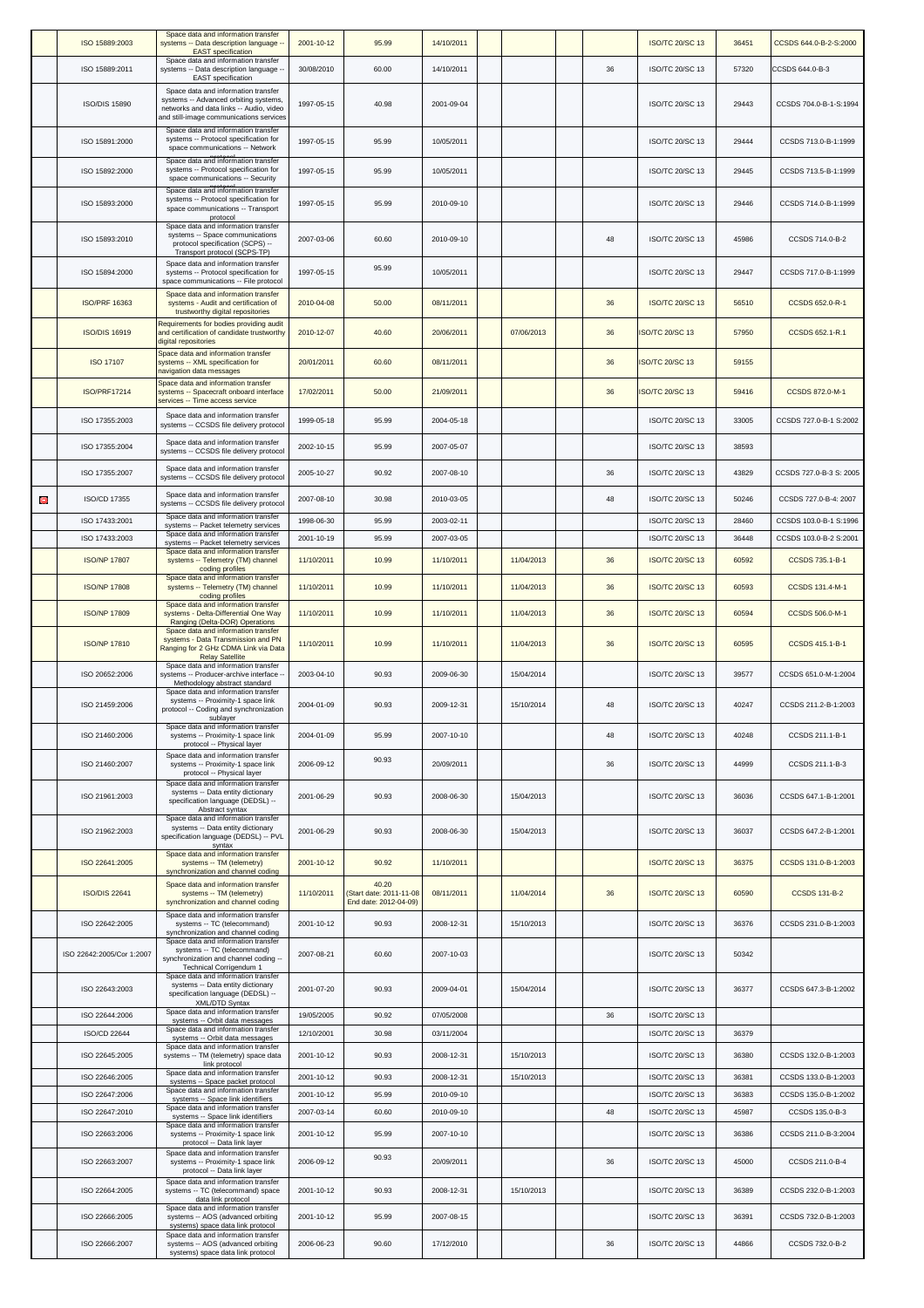| Θ                 | ISO/CD 22666             | Space data and information transfer<br>systems -- AOS (advanced orbiting<br>systems) space data link protocol                                                                           | 22/09/2011 | 30.98 | 18/10/2011 | 2013-03-22<br>(Cancellation<br>date: 2013-09-<br>22) | 36 | <b>ISO/TC 20/SC 13</b> | 60519 |                        |
|-------------------|--------------------------|-----------------------------------------------------------------------------------------------------------------------------------------------------------------------------------------|------------|-------|------------|------------------------------------------------------|----|------------------------|-------|------------------------|
|                   | ISO 22667:2005           | Space data and information transfer<br>systems -- Communication operations<br>Procedure-1                                                                                               | 2001-10-12 | 90.93 | 2008-12-31 | 15/10/2013                                           |    | ISO/TC 20/SC 13        | 36392 | CCSDS 232.1-B-1:2003   |
|                   | <b>ISO/WD 22668</b>      | Space data and information transfer<br>systems -- Space link extension (SLE) --<br>Service management specification                                                                     | 2001-10-12 | 20.98 | 2003-11-07 |                                                      |    | <b>ISO/TC 20/SC 13</b> | 36393 |                        |
|                   | ISO 22669:2003           | Space data and information transfer<br>systems -- Space link extension (SLE) --<br>Return-all-frames service                                                                            | 2001-10-12 | 95.99 | 2007-01-26 |                                                      |    | ISO/TC 20/SC 13        | 36394 | CCSDS 911.1-B-1:2002   |
|                   | ISO 22669:2007           | Space data and information transfer<br>systems -- Space link extension (SLE) --<br>Return-all-frames service                                                                            | 2004-12-08 | 90.93 | 2010-06-30 |                                                      | 36 | <b>ISO/TC 20/SC 13</b> | 43442 | CCSDS 911.1-B-2        |
|                   | ISO 22670:2006           | Space data and information transfer<br>systems -- Space link extension (SLE) --<br>Return-channel-frames service                                                                        | 2001-10-12 | 90.93 | 2009-06-30 | 15/04/2014                                           |    | ISO/TC 20/SC 13        | 36395 | CCSDS 911.2-B-1:2004   |
|                   | ISO 22671:2005           | Space data and information transfer<br>systems -- Space link extension (SLE) --<br>Forward command link transmission unit<br>(CLTU)                                                     | 2001-10-12 | 95.99 | 2007-01-26 |                                                      |    | ISO/TC 20/SC 13        | 36396 | CCSDS 912.1-B-1:2002   |
|                   | ISO 22671:2007           | Space data and information transfer<br>systems -- Space link extension (SLE) --<br>Forward communications link<br>transmission unit (CLTU) service                                      | 2004-12-08 | 95.99 | 08/11/2011 |                                                      | 36 | <b>ISO/TC 20/SC 13</b> | 43443 | CCSDS 912.1-B-2        |
| $\mathbf{\Theta}$ | ISO 22671:2007/CD Cor 1  | Space data and information transfer<br>systems -- Space link extension (SLE) --<br>Forward communications link<br>transmission unit (CLTU) service --<br><b>Technical Corrigendum 1</b> | 2007-10-01 | 30.98 | 17/01/2011 |                                                      |    | ISO/TC 20/SC 13        | 50583 |                        |
|                   | ISO 22671:2011           | Space data and information transfer<br>systems -- Space link extension (SLE) --<br>Forward communications link<br>transmission unit (CLTU) service                                      | 22/12/2010 | 60.60 | 08/11/2011 |                                                      | 36 | <b>ISO/TC 20/SC 13</b> | 58052 |                        |
|                   | ISO 22672:2006           | Space data and information transfer<br>systems -- Space link extension (SLE) --<br>Forward space packet                                                                                 | 19/05/2005 | 95.99 | 08/11/2011 |                                                      | 36 | <b>ISO/TC 20/SC 13</b> | 42721 | CCSDS 912.3-B-1        |
|                   | ISO/CD 22672             | Space data and information transfer<br>systems -- Space link extension (SLE) --<br>Forward space packet service                                                                         | 12/10/2001 | 30.98 | 04/05/2004 |                                                      | 36 | <b>ISO/TC 20/SC 13</b> | 36397 |                        |
|                   | ISO 22672:2011           | Space data and information transfer<br>systems -- Space link extension (SLE) --<br>Forward space packet service<br>specification                                                        | 22/12/2010 | 60.60 | 08/11/2011 |                                                      | 36 | <b>ISO/TC 20/SC 13</b> | 58052 | <b>CCSDS 911.5-B-1</b> |
|                   | ISO 26143:2007           | Space data and information transfer<br>systems -- Space link extension (SLE) --<br>Return operational control fields service                                                            | 2005-09-08 | 90.93 | 2010-06-30 |                                                      | 36 | <b>ISO/TC 20/SC 13</b> | 43394 | CCSDS 911.5-B-1        |
|                   | ISO 26868:2009           | Space data and information transfer<br>systems -- Image data compression                                                                                                                | 2005-12-02 | 60.60 | 2009-01-29 | 15/01/2014                                           | 36 | ISO/TC 20/SC 13        | 43849 | CCSDS 122.0-B-1        |
|                   | ISSO 26868:2009/CD Cor 1 | Space data and information transfer<br>systems -- Image data compression --<br><b>Technical Corrigendum 1</b>                                                                           | 09/11/2011 | 30.99 | 09/11/2011 | 09/05/2012                                           | 24 | <b>ISO/TC 20/SC 13</b> | 60964 |                        |

┑

## **Legend:**

|                 | Alert   Marked with   C cancelled, project deleted based on TMB Resolution (3 tracks rule) |  |  |  |  |  |  |  |
|-----------------|--------------------------------------------------------------------------------------------|--|--|--|--|--|--|--|
|                 | Stage I Initial date of current stage                                                      |  |  |  |  |  |  |  |
|                 | <b>Limit D</b> Limit date for next stage                                                   |  |  |  |  |  |  |  |
| <b>VA</b>       | Lead Organization for project under Vienna Agreement                                       |  |  |  |  |  |  |  |
|                 | Time FIRelated to stage                                                                    |  |  |  |  |  |  |  |
| $\overline{PA}$ | Patent Associated, marked with                                                             |  |  |  |  |  |  |  |